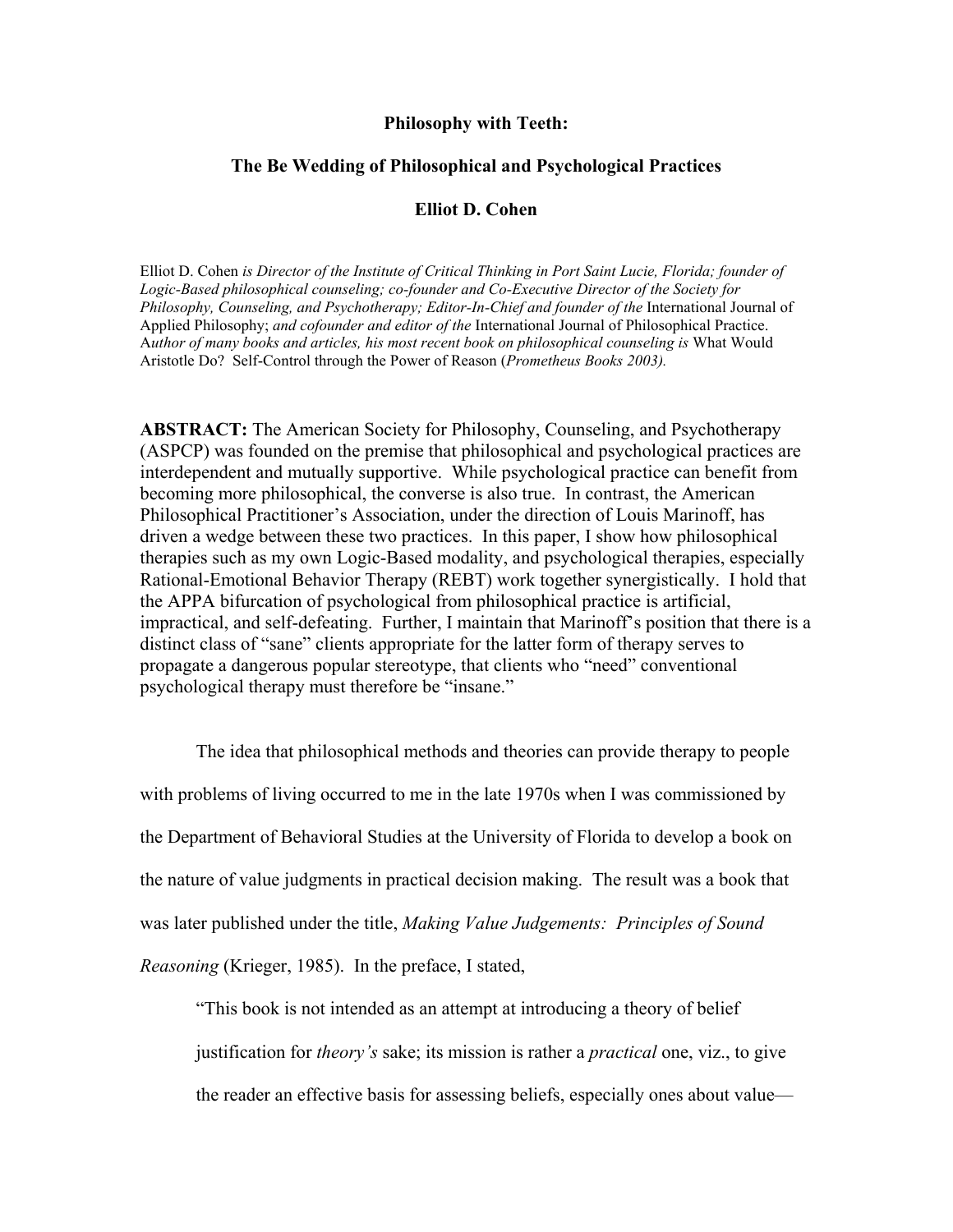the reader's own beliefs or those of others. The test of whether this book meets its mark is thus whether those who read it and assimilate its ideas will be disposed to make more effective judgments in the course of their lives."

Here was the basic idea behind philosophical counseling: the use of philosophical methods and theories to improve upon peoples practical, life decisions. Not theory for its own sake; not logic for the share contemplation, but enlistment of these in the overcoming of practical life problems!

 It was in fact my early hypothesis that many of the emotional and behavioral problems that people suffer are the result of bad logic. I wondered how many marriages went awry from the commission of faulty thinking errors; how many familial dysfunctions amidst self-defeating bouts with anxiety, depression, anger and guilt were fueled by conclusions that could never pass philosophical muster. Yet the treatment of behavioral and emotional problems was classically the province of the psychologist, not the philosopher. At the same time, training in logic and philosophical analysis was not typically part of the training of psychologists.

 In the mid eighties, I set out to confirm my hypothesis by attempting to treat clients by giving them logic and philosophy, and what I learned in the therapeutic endeavor confirmed my hypothesis, for I found people torturing themselves through the commission of reasoning errors that could be easily flagged by students of philosophy 101.

 Prior to starting my clinical work, I had become aware of one form of *psychotherapy* that started with a similar hypothesis as my own, that behavioral and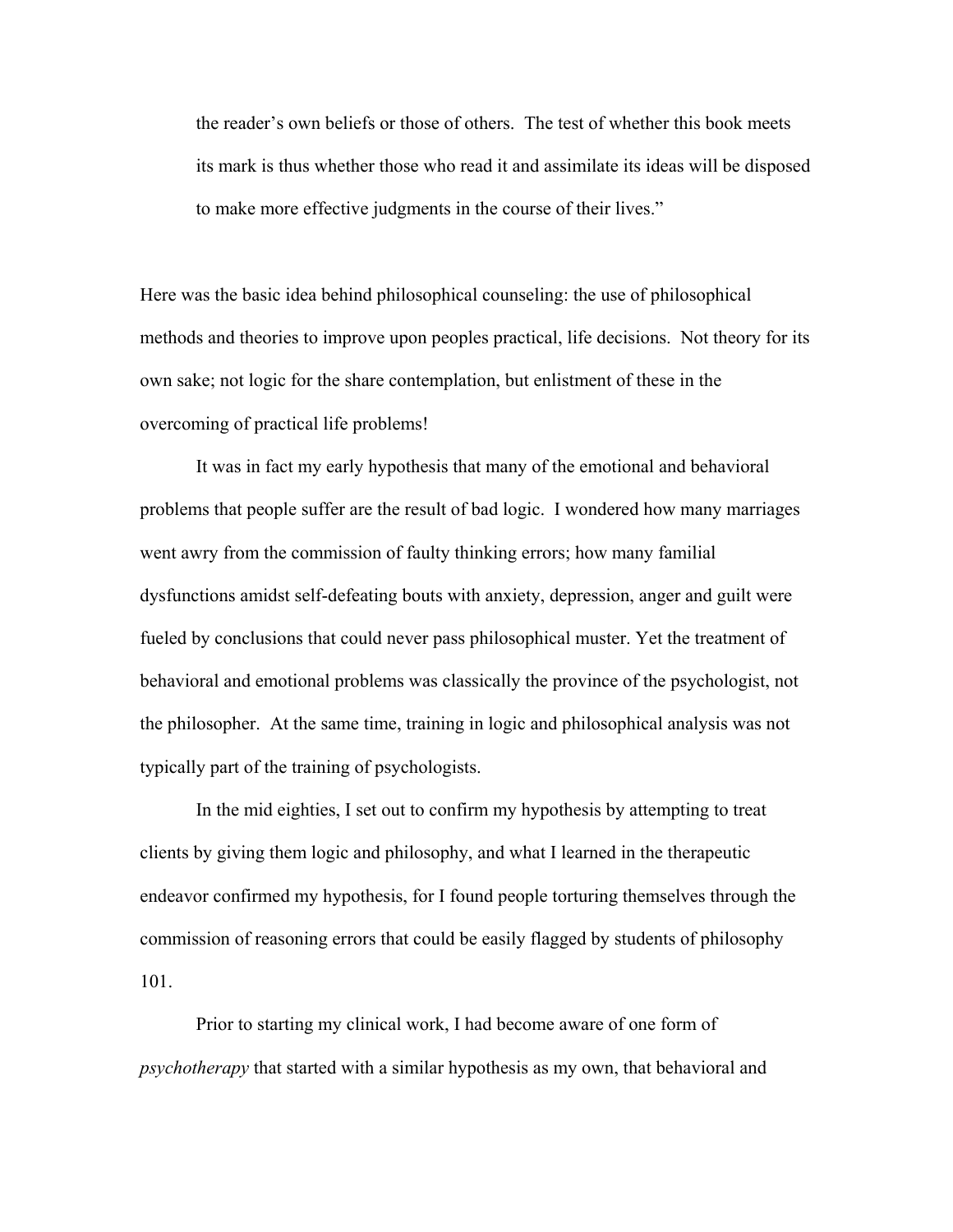emotional problems are rooted in irrational thinking. The theory in question was (then) known as Rational-Emotive Therapy (RET), which had been developed by psychologist Albert Ellis more than three decades before my own work began. Interestingly, I did not discover Ellis' theory until after I had completed my book on Making Value Judgments, and I became aware of it only because my wife, Gale Cohen, a mental health counselor, was perceptive enough to see that what I was doing resembled Ellis' approach.

 Unfortunately, philosophers of this era did not—and still do not —usually study the work of counselors and psychotherapist in sufficient detail. Second, they did not and still do not—usually try their theories out in the clinic. It was, however, in overcoming these two tendencies inherent in my own training as a professional philosopher that made the development of my approach to philosophical counseling possible.

 Realizing the need to bring philosophers, counselors, and psychotherapists together I co-founded the American Society for Philosophy, Counseling, and Psychotherapy in 1991 under the auspices of the American Philosophical Association. The mission of this learned Society was, in the words of it Constitution, "to foster the study of issues relating to philosophy, counseling and psychotherapy" and "the means to this end shall include learned meetings to promote the scholarly exchange of views."

 In 1995, as ASPCP members became interested in practical issues such as malpractice, licensing and certification, the Society turned to development of a Code of Ethics and Standards of Certification, and in 1996 began to issue certification to philosophers in philosophical counseling.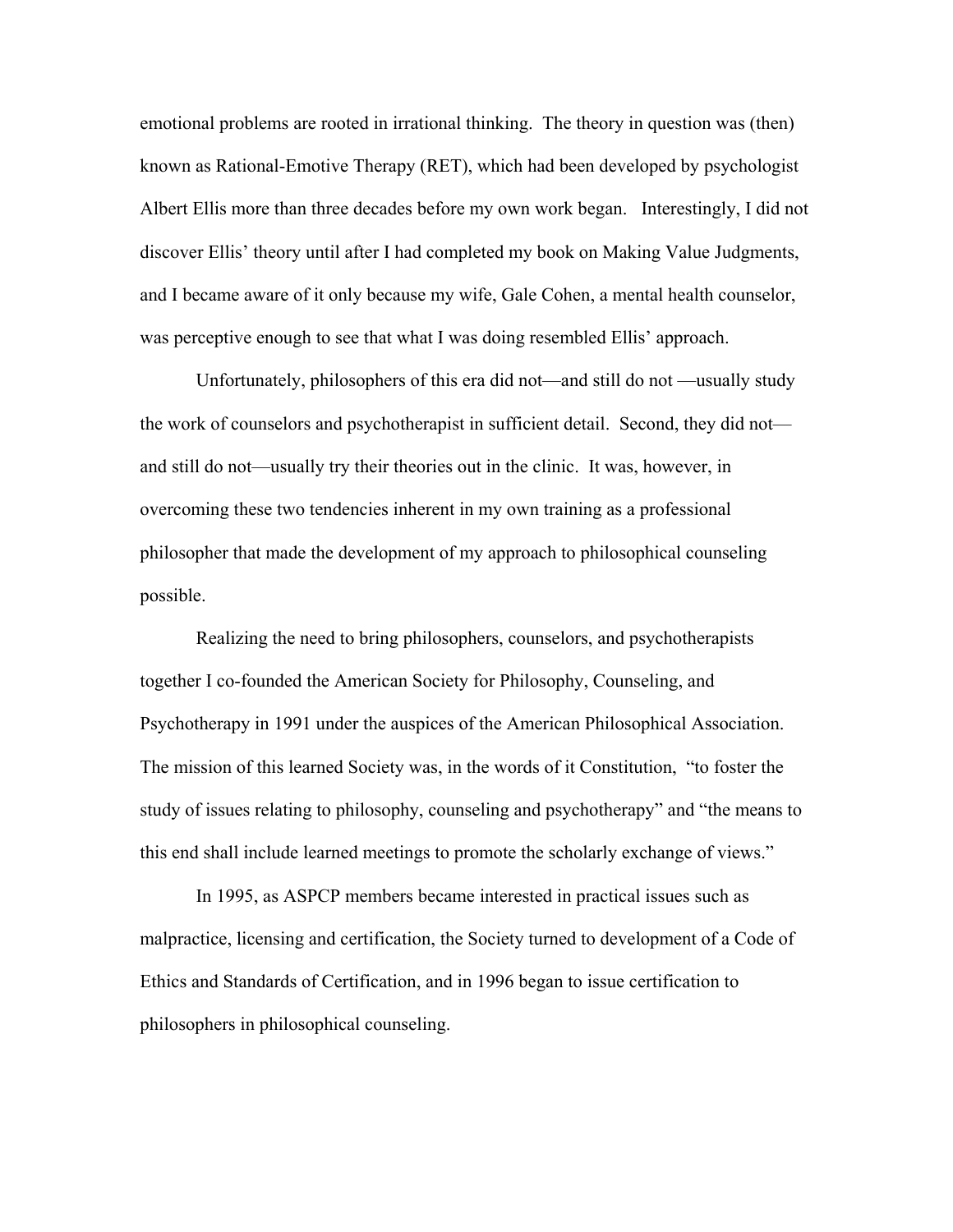In 1998, Louis Marinoff, who was then Executive Director of the ASPCP broke away from the Society recruiting some of its Board members to form a different society, The American Philosophical Practitioners Association. The alleged reason for the division was to form an organization that was incorporated and carried malpractice insurance. However, ideologically, this new Association was at odds with the ASPCP mission and remains so to this day. According to the APPA Mission Statement,

Philosophical practice is defined…as a set of philosophically-based activities….The intent of these activities is to benefit clients. The activities are non-medical, non-iatrogenic and not allied intrinsically with psychiatry or

psychology. The foci of these activities are educational, axiological, and noetic.<sup>1</sup> The link that the ASPCP had tried to establish with psychology and psychotherapy was thus explicitly disavowed, and what remained was a didactic, intellectual pursuit that was alleged to "benefit" clients. All the years of progress in helping clients in the psychological practices was left out of this new pursuit of the mind framed by philosophers for people who sought help with their problems of living.

 The APPA view effectively posits that there are two sorts of client populations, one that is eligible to receive philosophical counseling, and one that would more properly benefit from psychological counseling. Borrowing a phrase from Canadian philosophical counselor, Peter March, Marinoff refers to philosophical counseling as "therapy for sane." This, however, engenders a profound confusion about the nature of psychological therapy. The implication is that those clients who "need" psychological counseling are "insane" while those eligible for philosophical counseling are sane. This merely

1

<sup>&</sup>lt;sup>1</sup> American Philosophical Practitioners Association, Constitution, Article 1 (Mission Statement). Retrieved January 26, 2005 from http://www.appa.edu/constitution.htm.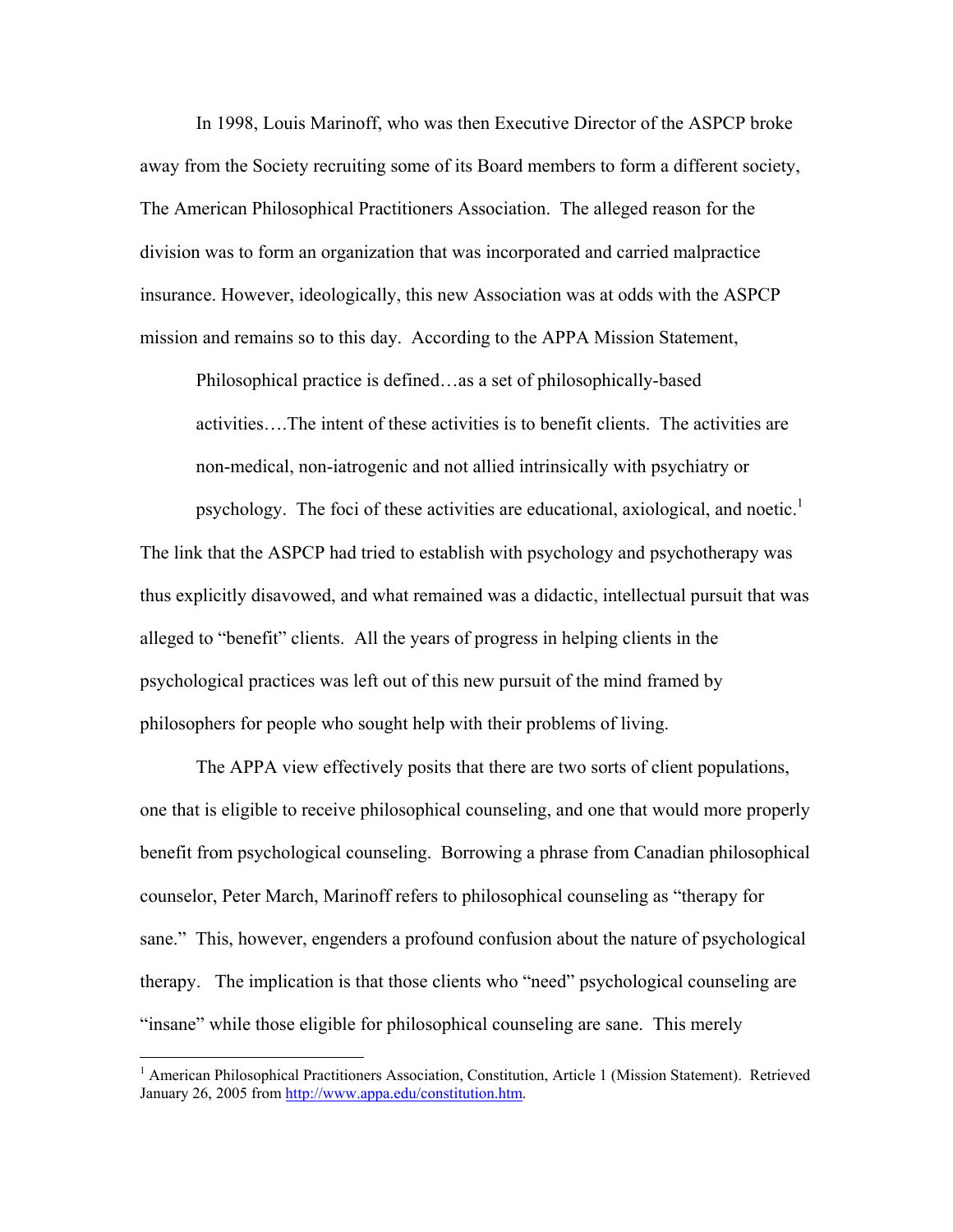propagates stigmatization of people who seek psychological counseling according to a destructive stereotyping of clients in psychological therapy. People who seek psychological help for problems related to drug addiction, anxiety, depression, and a myriad of other problems traditionally associated with the "need" for psychological counseling are not as such "insane." Clients who find psychological help useful for problems of assertiveness or even marital issues are not properly engaging in "therapy for the insane."

 Further, the application of labels such as "sane" and "insane" to globally rate *clients* commits the elementary mistake of assessing clients rather than their behavior, cognitions, and emotions. A client whom Marinoff might dub "sane" and eligible for philosophical counseling may nevertheless have some very irrational behavioral tendency. On the other hand, even a very competent philosopher may fit the psychiatric criteria for a serious personality disorder. Such labels are therefore misleading at best and dangerous and anti-therapeutic at worst.

 The idea that there is a breed of clients that is "too sane" for psychological counseling and one that is "not sane enough" for philosophical counseling is an unfortunate bifurcation of two fields that can gain much by working in concert with one another. By working in concert, I don't mean simply making referrals to one another. What I mean is developing psychological counseling that's more philosophical; and philosophical counseling that's more psychological. By driving a wedge between philosophical and psychological counseling, the APPA view falsely misconstrues the reciprocal substantive relationship between the philosophical and the psychological.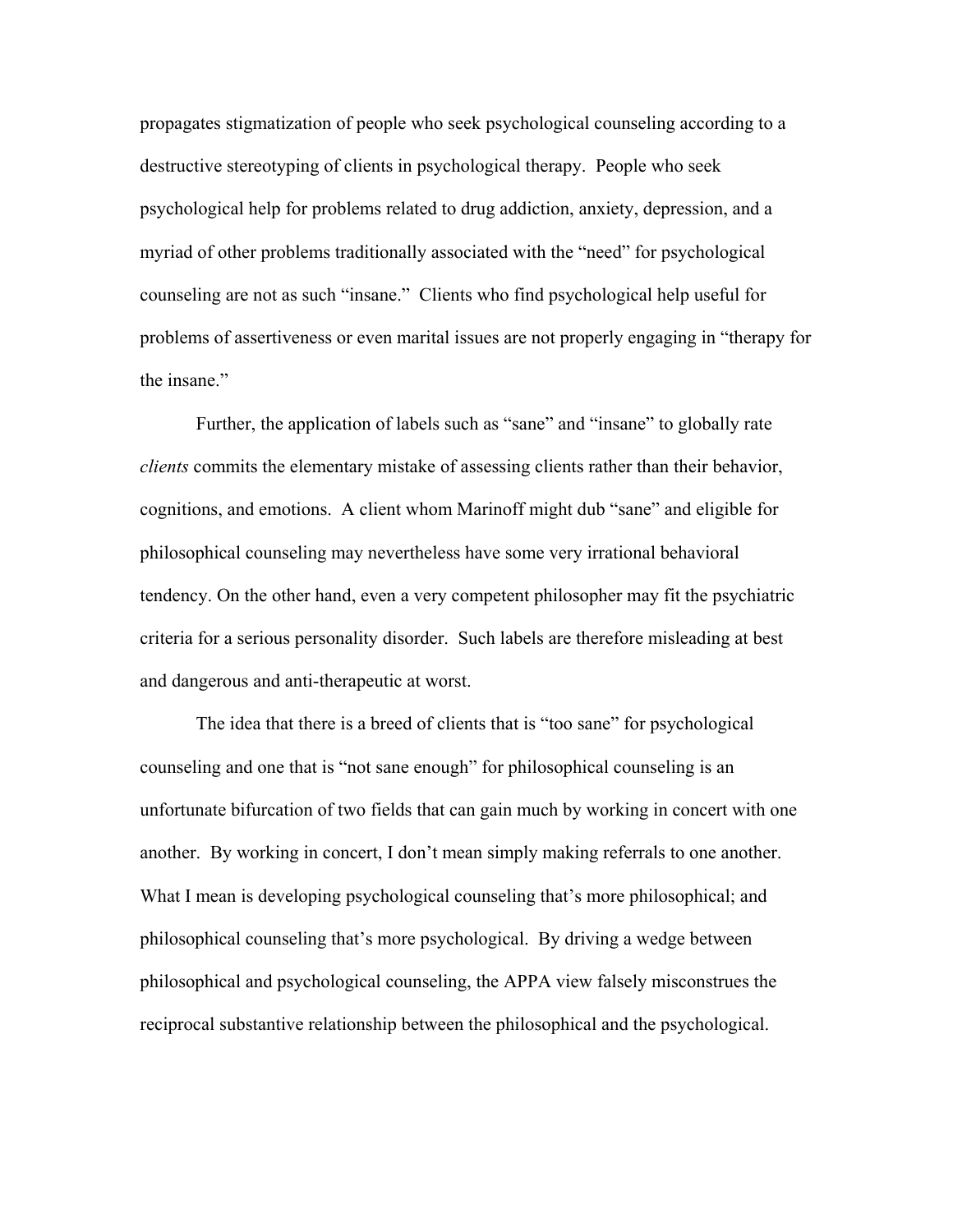This false bifurcation appears to trade on the mistaken assumption that because philosophy and psychology are themselves independent fields, that philosophical counseling must also be independent. This is a fallacy of composition, however. Philosophy is an aspect of philosophical counseling but it is not itself philosophical counseling. What's true of the part is not necessarily true of the whole. Philosophy is an input into philosophical counseling. The latter is a hybrid discipline, a form of counseling that uses philosophical methods and theories. It is not "pure" philosophy, but instead "applied" philosophy. In its application it becomes psychological. It is philosophical psychological therapy, not just philosophy. If it were the latter, it would be grist for the classroom or might make for a stimulating discussion over coffee; but it would hardly constitute therapy of any sort—for the sane or otherwise.

 A viable *psycho*therapy must address the wide range of emotional and behavioral problems with which humans grapple. It must be grounded in a comprehensive theory that systematically explains the connections between cognition, emotion, and behavior; it must provide a set of tools--techniques, skills, etc.—that permits application of the theory; and it must be validated empirically. The history of clinical psychology can boast of its strides in this realm, whereas philosophy in the form of philosophical counseling has only begun to test these waters in any systematic way. How haughty an assumption to suppose that philosophers needn't call upon the wisdom of psychology while claiming to apply the "wisdom of the ages."

 On the other hand, it is equally unrealistic to deny the philosophical roots of psychology and psychotherapy. To give just some historically significant examples,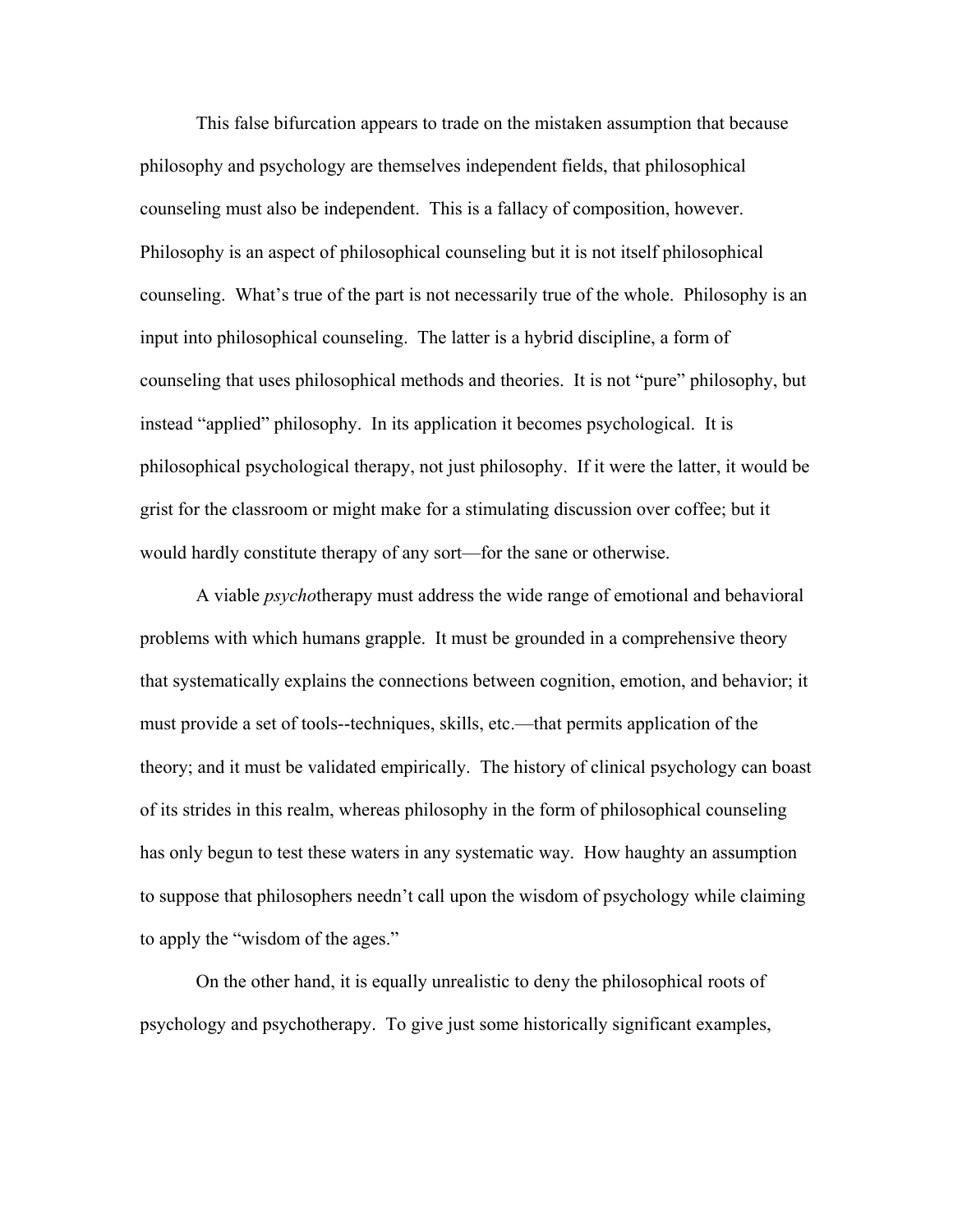Plato's tripartite division of the soul provided fodder for Freud's famous distinction between Id, Ego and Superego.

Freud's view regarding human behavior, that there were never any accidents reflected his thorough commitment to the philosophical theory of determinism (the view that all human behavior can be explained scientifically.) Within this philosophical framework, Freud launched his psychoanalytic theory, which made unconscious motivation the source of psychological maladjustment, and which, in turn, provided a litany of psychoanalytic tools to apply the theory, including ego defense mechanisms (especially repression), transference, counter-transference, resistance, dream interpretation, and free association.

In concert with Freud's deterministic philosophy, the classical behaviorists (notably B. F. Skinner) proclaimed that human subjectivity--thoughts, desires, hopes, etc.--was merely a byproduct of biological processes, which had no efficacy in determining human behavior. Instead this theory sought to explain human behavior as an effect of the environment. Relegating free will and human responsibility to myths, it defended a science of behavior control as a practical and prudent goal. Various techniques for "conditioning" behavior were accordingly devised in an effort to apply the theory.

 Person-Centered Therapy began with the "humanistic" philosophical assumption that there was a forward-moving, positive, human nature that tended toward actualization unless thwarted by inadequate relationships with significant others and peers. The theory accordingly set out to define the attitudinal conditions that therapists needed to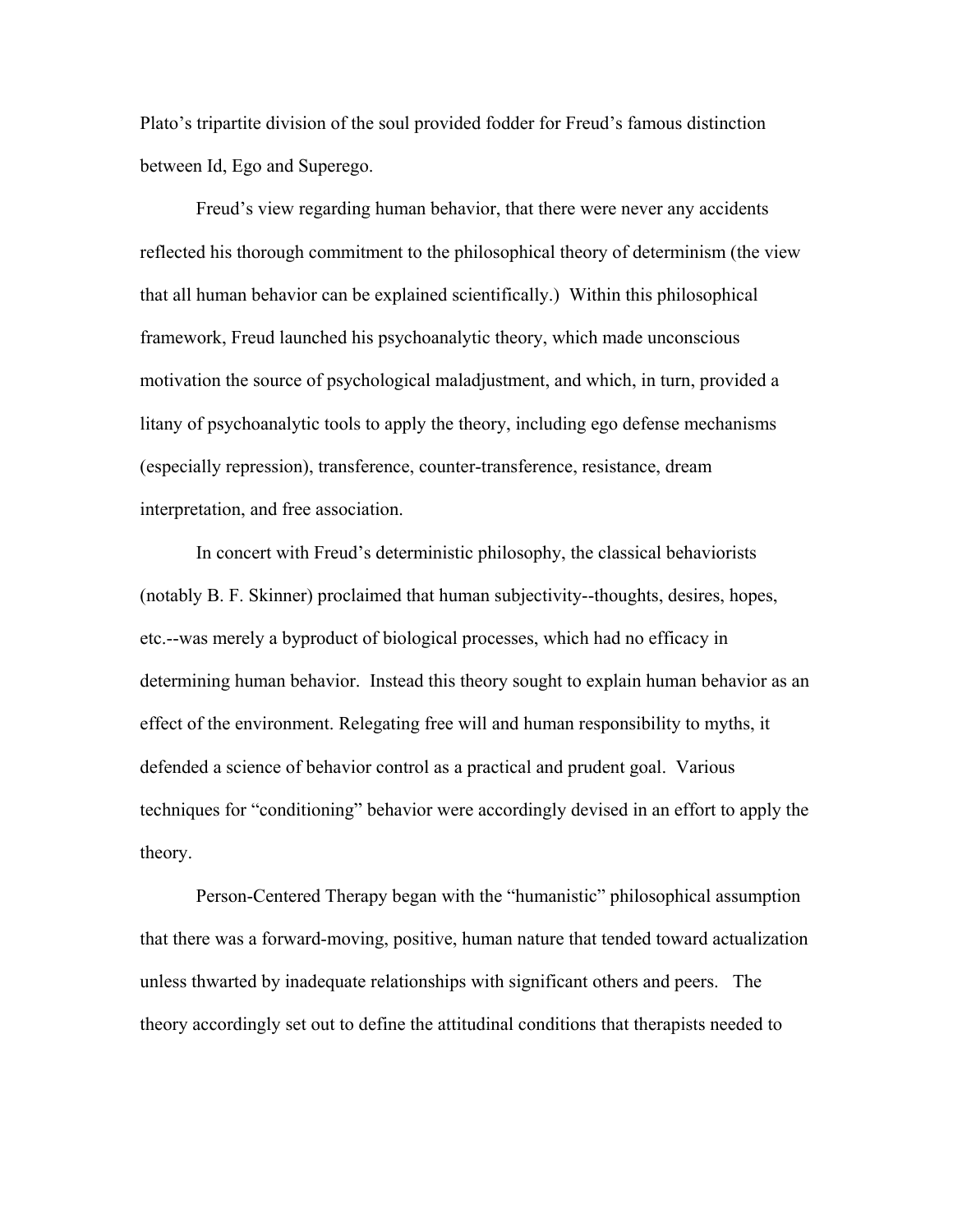bring to the therapeutic relationship in order to help unleash this positive potential in their clients.

 Negating both behavioral and humanistic assumptions, Existential Therapy declared that there was no human nature whatsoever and that human beings instead defined their own nature through their own freely chosen courses of action. Accordingly this form of therapy sought to encourage clients to stand up to their anxieties about making choices, to live authentically without hiding behind deterministic philosophies, and to take responsibility for their lives and what they made of themselves.

 Cognitive-behavioral approaches, including Transactional Analysis, Cognitive-Behavior Therapy (CBT) and Rational-Emotive Behavior Therapy (REBT), among others, brought forth a mixed bag of philosophical assumptions. These theories stressed the importance of human subjectivity (cognition) in interpreting reality and in responding to it. Borrowing from ancient Stoic philosophy, especially that of Epictetus, it declared that it was not events in people's lives that upset them but rather their interpretation of them. As in Existential Therapy, human beings were perceived as having the ability to define themselves through their actions, but they were also creatures with certain biological natures that largely defined their behavioral and emotional tendencies. Like Existential Therapy, human beings retained the power to exercise free will, make choices, and to take responsibility in controlling emotions and actions in the face of life exigencies. Along with behaviorists, these theories maintained the efficacy of a set of behavioral techniques ranging from role-playing to various forms of "operant" conditioning in helping to reinforce rational choices and in overcoming irrational tendencies.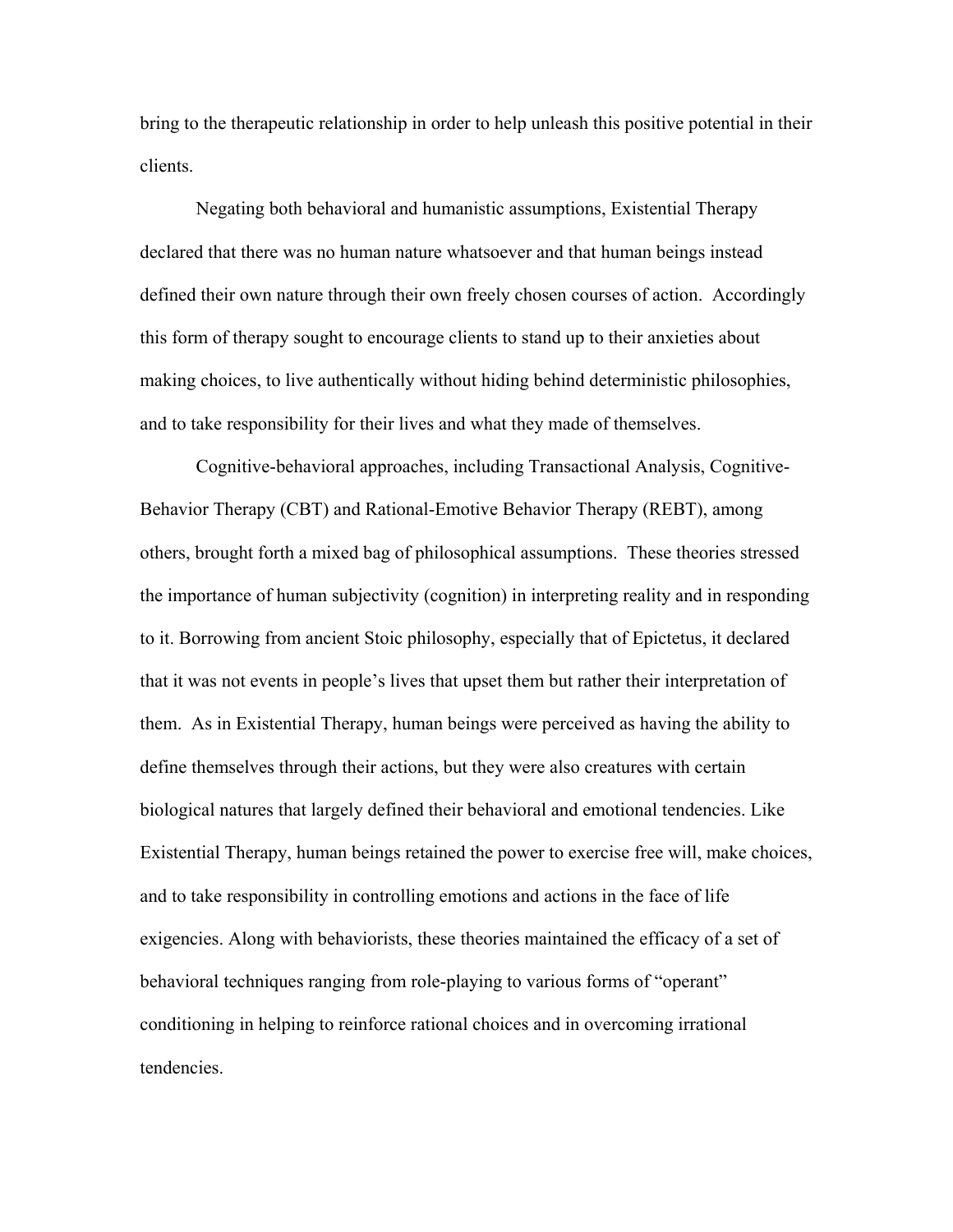The bifurcation of philosophical from psychological practice is therefore to overlook their complimentary roles. On the one hand, philosophical practice can be informed psychologically by its incorporation of the tools and distinctions that psychological practitioners have devised and tested. Philosophers who attempt to carve out their own professional turf without seeking the aid of their psychological brothers and sisters are doomed from the start to re-invent the wheel and to slow the progress of philosophical counseling.

 On the other hand, philosophical practitioners who have taken the work of psychological practitioners seriously and have attempted to divine their complementary natures, may have a good deal to add to psychological practice in the way of making it even more philosophical than it already is. The idea that philosophy can have teeth in touching the lives of perplexed travelers of life is already, to some extent, proven in the success of the many conventional psychological modalities that are invariably based on philosophical theories.

The Preamble of the ASPCP Standards of Professional Practice has specified some of the main activities that philosophical practitioners employ in their practices:

While individual philosophical practitioners may differ in method and theoretical orientation, for example, analytic or existential-phenomenological, they facilitate such activities as: (1) the examination of clients' arguments and justifications; (2) the clarification, analysis, and definition of important terms and concepts; (3) the exposure and examination of underlying assumptions and logical implications; (4) the exposure of conflicts and inconsistencies; (5) the exploration of traditional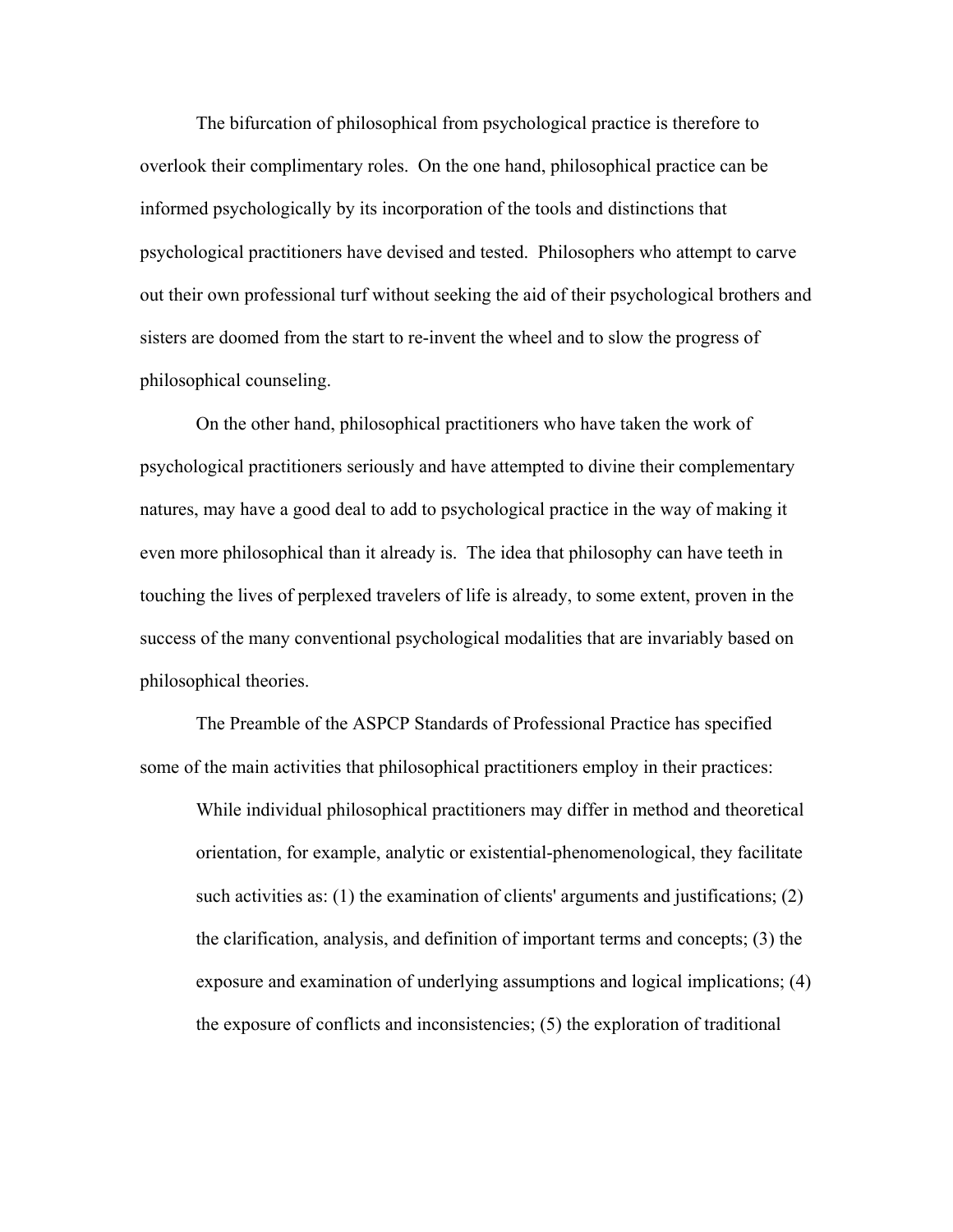philosophical theories and their significance for client issues; and (6) all other related activities that have historically been identified as philosophical.<sup>2</sup>

To the extent that a psychological practitioner incorporates such philosophical methods and theories into her practice she is already a philosophical counselor. Nevertheless, there are three ways in which philosophical counselors, as distinct from psychological practitioners, usually proceed. First, by virtue of their extensive training in historically significant systematic thinkers—Plato, Aristotle, St. Thomas, Locke, Hume, Kant, Nietzsche, Heidegger, and so on-- philosophical practitioners tend to use an assortment of ideas as therapeutic tools to help clients come to grips with their problems. This goes beyond consistently applying a psychological modality or tool based on a philosophical theory. For example, while REBT adheres to Epictetus' teachings by expecting clients to distinguish between their irrational belief about an event (say, the thought that what happened was terrible, horrible, and awful) and the event itself (say getting divorced), philosophical counselors often bring other philosophical ideas to bear on the client's circumstances.

Beginning with the ancient philosopher, Socrates, philosophers have amassed many wise insights about how to live a more fulfilling life. To the extent that psychologists have already incorporated these concepts or theories into their practices, progress has been made in helping clients to reach their counseling goals. The fact that Rational-Emotive Behavior Therapy is among the most successful, popular short-term psychotherapy (and perhaps also the most philosophical one) supports the hypothesis that philosophical theories can be wedded to a psychological approach with positive results.

 $\overline{a}$ 

<sup>&</sup>lt;sup>2</sup> American Society for Philosophy, Counseling, and Psychotherapy, Ethical Standards, Preamble. Retrieved on January 26, 2005 from http://www.aspcp.org/Documents/Ethics/ethics.html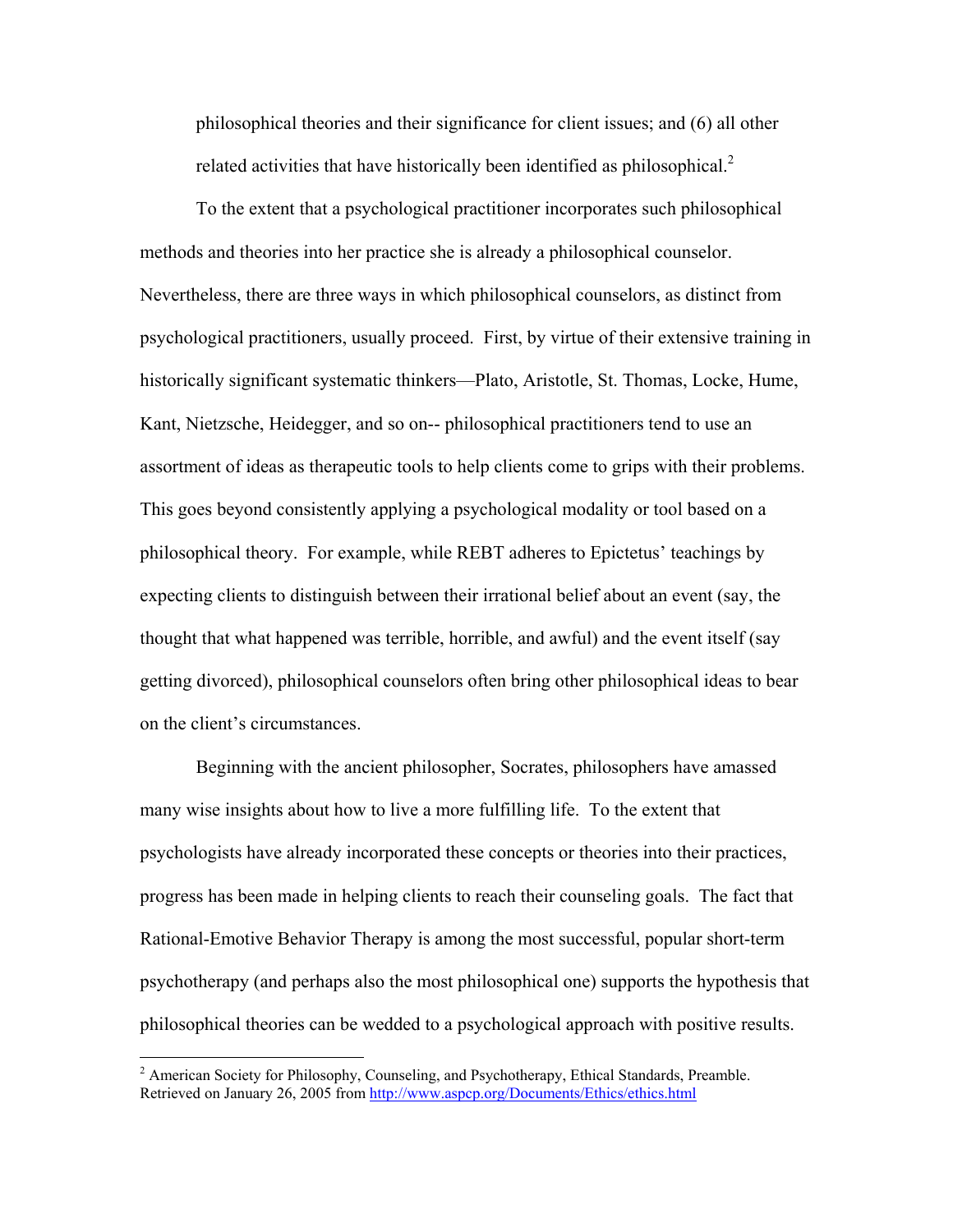But the amalgamation has been sorely incomplete and it is reasonable to suppose that a more thorough tapping of philosophical resources in psychotherapy could add versatility and value to the standard approach. To deny this assumption is at odds with the palpable fact that philosophical theories and ideas advanced in the course of history in a myriad of other practical spheres (from political, social and ethical philosophy to the philosophy of science) can and have had important, positive, practical implications for the way we live.

Second, in addition to applying substantive philosophical theories, philosophical counselors so trained, generally make abundant use of the formal methods of philosophical thinking as pointed out in the aforementioned Preamble to the ASPCP Standards--examination of clients' arguments, analysis of key concepts, examination of underlying assumptions, etc. What marks these activities out as distinctively philosophical is that they focus primarily on the *justification* of beliefs.

These *methods* of philosophy—as distinct from its theories—provide the standards of rational inference and decision-making. A person who makes decisions based on vague concepts, unjustified assumptions, inconsistencies, and lack of evidence is bound to go astray. This is as true in ordinary life as it is in scientific research. The history of human failures in virtually all spheres of inquiry and action are testimonial to this fact. To the extent that psychological practitioners have also been concerned with exploring the rationality of their client's belief systems, it would be wrong to suppose that they are not, to that extent, doing philosophical counseling.

 Third, the stockpile of "fallacies" of reasoning (especially those commonly referred to as "informal fallacies") distinguished by philosophers is considerably more inclusive than those that REBT and other cognitive approaches include in their